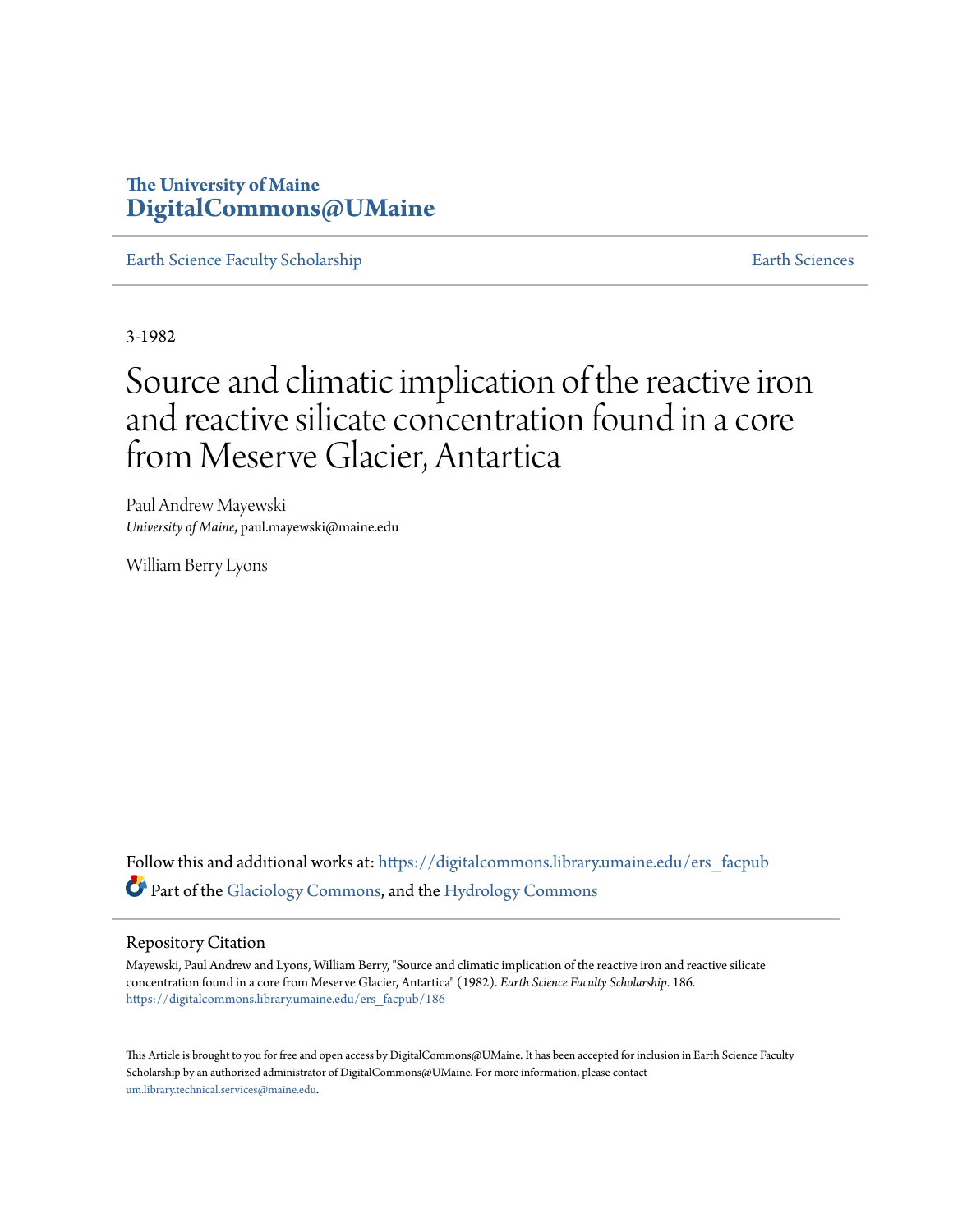**SOURCE AND CLIMATIC IMPLICATION OF THE REACTIVE IRON AND REACTIVE SILICATE CONCENTRATION FOUND IN A CORE FROM MESERVE GLACIER, ANTARTICA** 

**Paul A. Mayewski and Wm. Berry Lyons** 

**Department of Earth Sciences, University of New Hampshire, Durham, NH 03824** 

**Introduction. Glaciochemistry has recently provided a useful tool in the study of snow accumulation rates (Herron and Langway, 1979; Bulter et al., 1980 Warburton and Young, 1981; Mayewski et al., in press) and the elucidation of long-term climatic change (Delmas et al., 1980; Thompson and Mosley-Thompson, 1981) as well as the definition of aerosol/precipitation source areas (Warburton and Linkletter, 1978). Recent glaciochemical work from Antarctica has suggested that although cations associated with seasalt (Na, Mg, Ca and K) decrease in concentration as one proceeds inland, crustally-derived chemical species such as A1 and Fe remain relatively constant in snow and ice (Boutron and Martin, 1980; Herron and Langway, 1979; Johnson and Chamberlain, 1981; Warburton and Young, 1981). This paper presents the first data suggesting that there is in some. cases a local source for**  the crustally-derived material that enters Antarc-<br>tic precipitation.

# **Drill Site**

Meserve Glacier (77° 35' S, 162° 23'E) is a **7.2 km long, north-facing alpine glacier situated on the southern wall of Wright Valley, one of the**  major ice-free valleys of Southern Victoria Land, indicated a mean reactive iron blank of less than  $\text{Antarctica.}$  The total 9.9 km area of the glacier 0.1  $\text{M}$  and a reactive silicate blank of 0.036  $\text{M}$ . is devisible into an 8.1 km accumulation<sub>2</sub>zone, and the upon return to our laboratories the melted is dependent<br>elevation range 1200-1500 m, and a 1.8 km in samples were acidified with ultrapure HNO<sub>A</sub> and **ablation zone, elevation range 440-600 m (Bull allowed to set for at least 10 days. Reactive**  and Carnein, 1970). During the 1979-1980 austral summer a 12.85 m core was extracted from the accumulation zone of this glacier, at an elevation **of 1230 m. Temperature measurements taken in the bore hole after it had equilibrated with the ice surrounding it revealed a temperature of -27•C at 10 m depth which remained constant to the base of the hole. The coring operation was undertaken as a test to recover samples for calibrating and tuning analyses proposed for forthcoming work in were performed on the Meserve core results of only the iron and reactive silicate are presented here because in this case their source and variation down the core have implications with respect to the climatic history of the ice-free valleys.** 

#### **Sampling and Analytical Procedures**

**A total of 65 samples was recovered from the**  core using a standard stainless steel SIPRE ice silicate (fig. 1b) ranged from less than 0.05  $\mu$ M annor. The coring annaratus was cleaned thoroughly (trace) to 24.3 $\mu$ M. Maxima in these values occur auger. The coring apparatus was cleaned thoroughly (trace) to 24.3µM. Maxima in these values occur<br>In distilled-deionized water prior to coring and appendix in the depth ranges 0 to 3.5 m and 7.5 in distilled-deionized water prior to coring and<br>wrapped in plastic while not in use. To alleviate to 10.3 m. Iron values (fig. 1c) ranged from **wrapped in plastic while not in use.** To alleviate  $\frac{10 \text{ J0.3 m}}{200 \text{ J0}}$ . Iron values (fig. 1c) ranged from contamination by the coring apparatus polygible 0.36 $\mu$ M to 4.83 $\mu$ M. Maxima in these values occur contamination by the coring apparatus polyethylene

**scrapers were used to remove the outer 1-2 cm of the total 8.5 cm diameter of each sample. Since the 1979 season we have converted to a Tefloncoated SIPRE auger and expect in future seasons to change to all plastic coring devices. Boutron (1979) has shown that clean metal augers can contaminate snow samples with Fe. However, due to the fact that Fe correlates so well with reactive silicate (fig. 1), the high Fe values are probably not due to contamination. All samples were handled with plastic gloves, sectioned and scraped with plexiglass scrapers in the field and placed in pre-cleaned, HC1 washed plastic bags which were rinsed 4-5 times with distilled-deionized water. Once in the securely sealed bags the samples were allowed to melt. Sample densities were determined from volumes computed at the time of sample extraction and weights were measured after the samples had melted. Immediately upon melting the**  bottles. Modified sample collection and handling **techniques, such as the collection of frozen cores, have been employed in our more recent studies to further reduce contamination, but within the scope of this test study the 1979 techniques are believed to be suitable. Blank studies conducted on the plastic bags and bottles** 

autoanalyzer techniques (Gilbert and Loder, 1977).<br>Reactive iron was determined colorimetrically **using the method of Stookey (1970). (Reactive silicate and reactive iron are defined as the silicate and iron in the nitric acid leachate that react with the color producing reagents. They should not to be regarded as 'total' values. The analytical precision of the reactive silicate and iron at the concentrations observed in these samples**  reported as a coefficient of variation is  $\pm$  8% **for both species.** 

#### **Results and Discussion**

**Down-core density values (fig. la) ranged from .42-.90 gm cm -• although the firn-ice transition zone was never reached. From the ice surface to a depth of approximately 6.7 m densities rise gradually while below 6.7 m only a slight overall increase in density is observable. Reactive generally in the depth ranges 0 to 3.3 m and 7.3 to 10.1 m. Visual comparison of the plots of Copyright 1982 by the American Geophysical Union. density, reactive silicate and iron suggest no**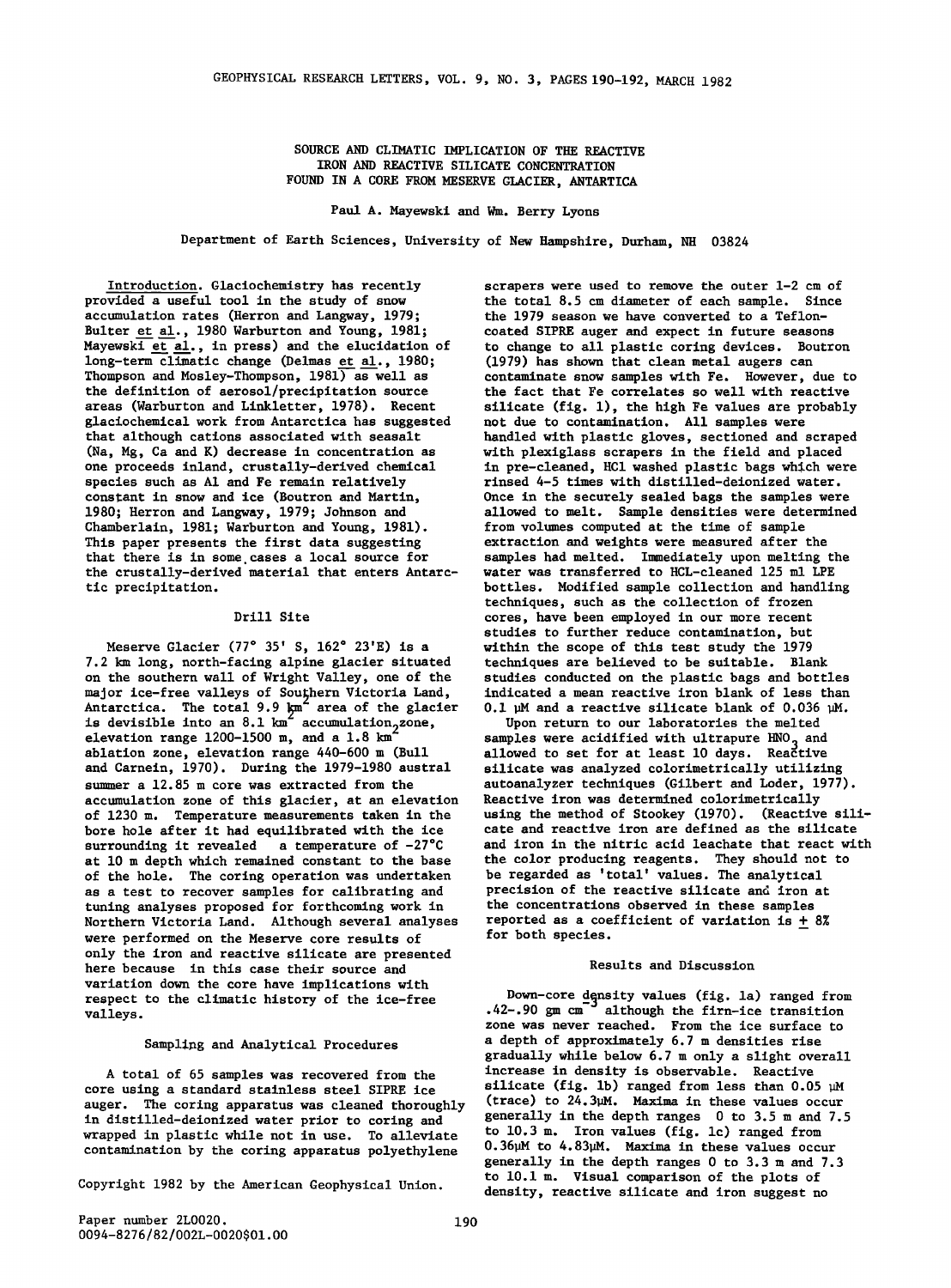$\overline{\mathbf{R}}$ 



**Figure la Down core values for density.** 

Figure 1b Down core values for reactive silicate. **Figure lc Down core values for reactive iron.** 

**probable association of reactive silicate and/or iron with density but there appears to be a close spatial association between the distributions of reactive silicate and iron. Although the Meserve time-series is too short to unambiguosly assess**  cyclicity, analysis of the phase relationship, using **cross spectral analysis, between the reactive silicate and reactive iron time-series suggest that these series match to within 6% corroborating the visual examination. No discernible relationship can be identified between density and reactive silicate or reactive iron.** 

**The reactive silicate and iron concentrations present in the Meserve core are presumed to be**  derived most probably from within the ice-free was supported by Division of Polar Programs NSF<br>valleys, the largest such local source in the **paramet DPP78-21119** as part of a tuning exercise

**region. By comparison, ice analyses by Boutron et al., (1972), Boutron and Lorius, (1977, 1979) and Boutron and Martin (1980) in portions of East Antarctica such as Dome C, far from the ice-free valleys, yield much lower iron values than those observed by us. Their values range from 0.006 to 0.2•M. Their studies can be used to support our contention that the majority of debris being deposited on Meserve Glacier is indeed probably derived from local sources. Unfortunately, to our knowledge, there is no silicate data available from Antarctic ice for comparison with our data.** 

**The maxima in concentration of reactive silicate and iron occur at approximately the depth range 0-3.5 m and 7.3 - 10.3 m. If these maxima represent periods of increased influx of locally-derived continental aerosols the most probable mechanism for this increase is an increase in the ice-free area from which the source is derived.** 

**As a first approximation to the determination of a time-scale for the events suggested above and assuming very simplistically that Meserve Glacier has had a uniform vertical strain rate and a constant snow accumulation for the time period involved, the age (t in yrs) down the core can be computed using Haefeli (1961) such that:** 

$$
t = \frac{H}{\lambda} \ln \frac{H}{H-z}
$$

**Where: H is total ice thickness % is accumulation rate** 

**z is depth** 

**(and all are expressed as ice equivalents in m)** 

**Values employed in the computation included: (1) H = 250 m based on our radio-echo sounding**  observation at the core site,  $(2) \lambda = .051$  m **using the mean value for the annual mass balance in the accumulation zone derived from observations made during the 1973-1974 balance year by Anderton and Fenwick (1976) and assuming a range in their values for the accumulation zone of .011 to .090 m H20 equivalents (the mean value we use closely approximates the .056 m H•O equivalent value they assigned to a site within meters of the core**  site) and  $(3)$   $z = 18.12$  m as the value of the core deptn<sub>3</sub>adjusted for a mean core density of core is allowed the age at the **b bottom of the core is approximately 370 yr.** 

**Using the chronology determined for this core maxima in reactive silicate and iron occur in the age range 0 to approximating 100 yrs BP and approximately 230 to 325 yr BP. By comparison with the last 370 yrs. these two periods are times during which the terrain around Meserve Glacier and perhaps throughout all of the ice-free valleys of Southern Victoria Land was less ice-covered. Decreases in the ice cover in this region may snowpatches, frozen lakes and/or glaciers.** 

# **Acknowledgements**

**Jon Hassinger and Peter Jeschke of the Department of Earth Sciences provided the chemical analyses referred to in the text. Todd Hinkley, USGS, Denver, due to the influx of primarily continental aerosols offered several valuable criticisms. This research**  grant DPP78-21119 as part of a tuning exercise